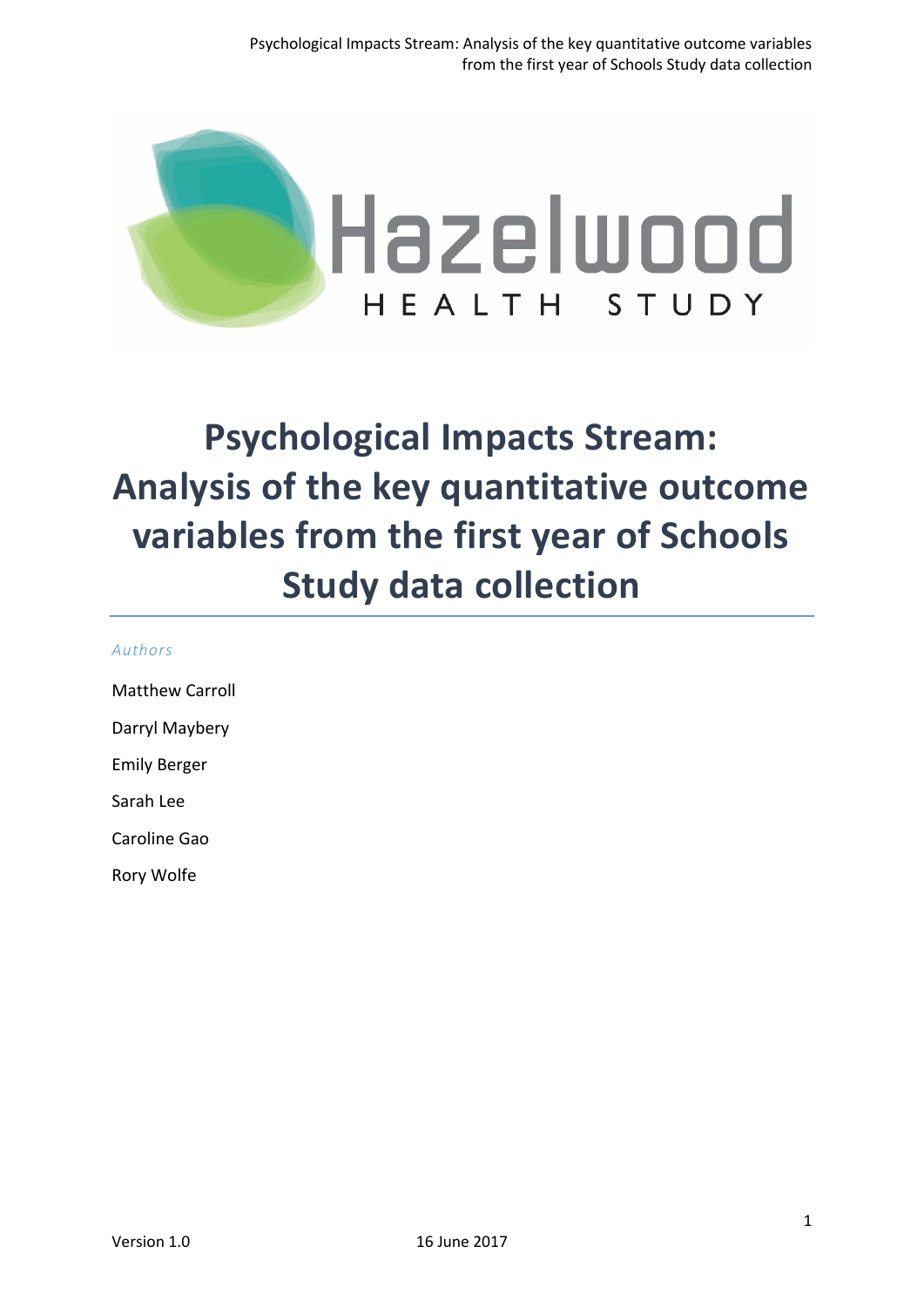# **1. Introduction:**

The Schools Study component of the Hazelwood Health Study aims to determine whether exposure to smoke from the mine fire is associated with psychological trauma and distress in school aged children. The analyses, described in this report, focus on participants' scores on the Children's Revised Impact of Event Scale (CRIES) and any changes in their average National Assessment Program in Literacy and Numeracy (NAPLAN) scores before, and after, the mine fire event.

## **2. About the outcome measures:**

The CRIES-13 (Children and War Foundation, 2005) is a revision of the earlier Impact of Event (IES) scale developed by Horowitz et al. (1979) (Horowitz et al., 1979) to monitor the symptoms of posttraumatic stress. The original IES was developed for adults and was based upon an earlier version of the diagnostic criteria for PTSD in the Diagnostic and Statistical Manual of Mental Disorders (DSM-III) (American Psychiatric Association, 1980)and the adult measure was subsequently revised to include measures of arousal in line with changes in the DSM-IV (American Psychiatric Association, 1994) (resulting in the IES-R scale used in the HHS Adult Survey). In response to this revision, and research indicating that the adult scale was not appropriate for the child population, a revision was made to develop a briefer child appropriate measure with the three sub-scales of intrusion, avoidance and arousal – the CRIES-13 (Children and War Foundation, 2005) which is the scale used by the Schools Study. The CRIES involves 13 items, 4 each for intrusion and avoidance, and 5 for arousal. Each item is scored on a 0 (not at all) to 5 (often) scale with the sub-scale scores being the sum of the relevant items and the total score being the sum of all items. There is some variation in the published literature regarding how to calculate the CRIES scores, with some publications converting the subscale and total scores to the 0-5 scale by dividing each score by the number of items. We had initially adopted this approach in our earlier reporting to the department as it makes comparisons between the sub-scales and total scores easier, but following a deeper review of the literature we have seen that the sum of item scores is more common so we are now using this approach.

The NAPLAN is an annual assessment program targeting students in Grades 3, 5, 7 and 9, with separate assessments conducted in the five domain areas of grammar and punctuation, numeracy, reading, spelling, and writing. The program is conducted in all mainstream schools and all students are expected to participate. Students are scored on a scale that spans all year levels, so it is expected that a student will show an increase in each domain score at each subsequent NAPLAN round. The scores themselves are meant to be stable over time, so a score of 700 in 2013 should have the same meaning as a score of 700 in 2015 to enable parents and others to monitor progression. The Australian Curriculum, Assessment and Reporting Authority (ACARA) is the independent authority responsible for managing the NAPLAN program and, following approval from the Monash University Human Research Ethics Committee, provided the study team with the available NAPLAN data for all participating students for which there was parental consent, and where a match on full name and date of birth was possible. This resulted in a dataset of 320 students, representing 98.5% of the participant sample (with 5 students unable to be matched after repeated attempts to crossreference name and date of birth records).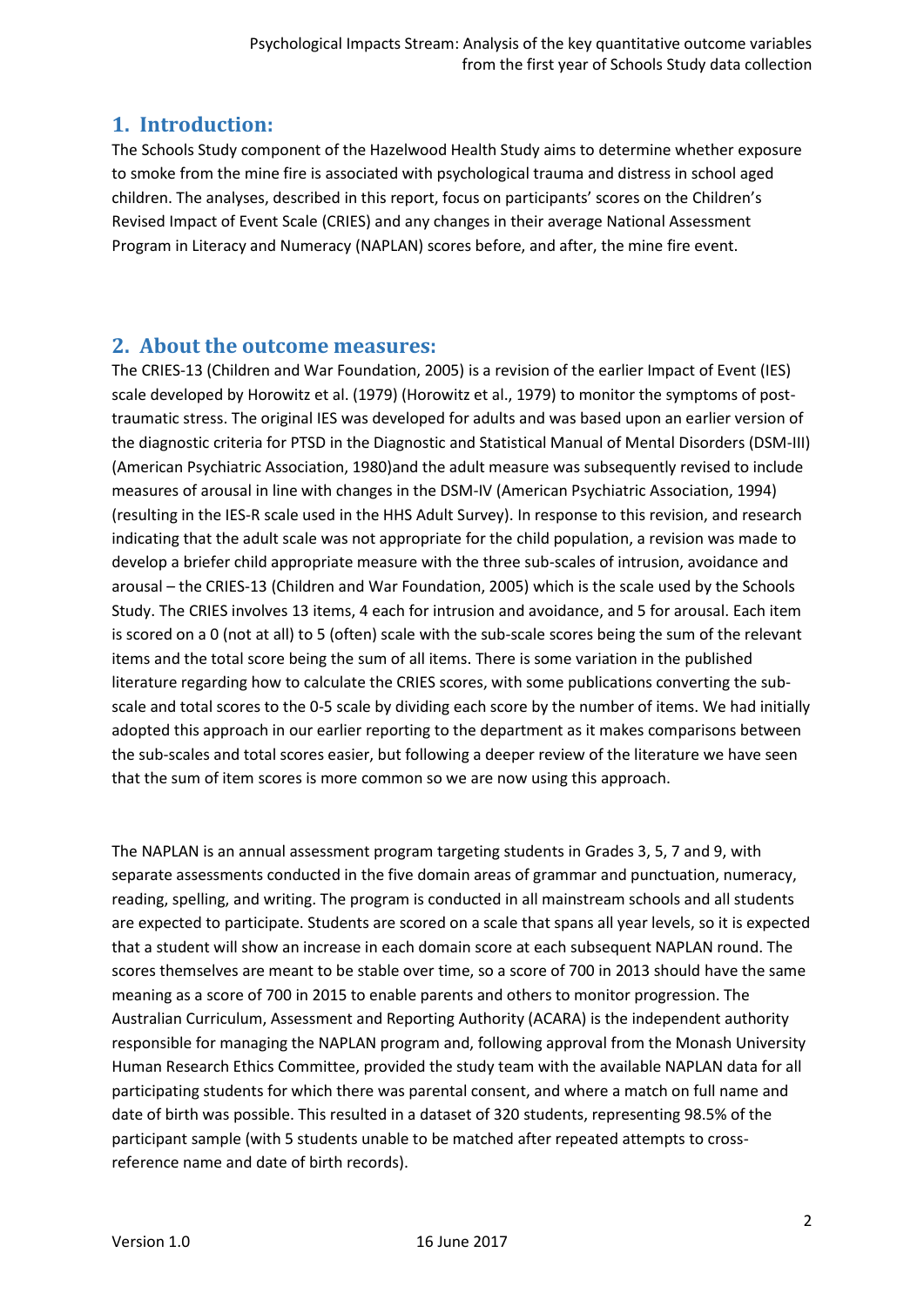# **3. Analytic approach:**

An approach to analyse the key quantitative data was developed in consultation with the HHS biostatisticians Prof Rory Wolfe and Dr Caroline Gao and approved by the HHS Project Steering Committee. In line with the Schools Study protocol, the CRIES)was selected as the primary outcome measure to assess the psychological impacts of the event and the change in NAPLAN scores was selected as the most appropriate educational outcome measure.

Because the CSIRO exposure mapping was not available at the time of the analysis being undertaken, it was decided that school location (Morwell versus locations outside Morwell) would be used as a proxy for exposure level, with a commitment to undertaking further analyses once the exposure mapping is complete. The analytic approach selected was multiple linear regression which enabled us to compare Morwell and non-Morwell students on the two key outcome variables while adjusting for other variables that could potentially impact the outcome – in both cases we adjusted for age, gender, and school type (government versus non-government).

In the case of NAPLAN data, the analysis focused on the change in NAPLAN scores between 2013 and 2015 (effectively the 2015 score for each of the five domain area minus the score for the same domain in 2013). As outlined in the discussion of the NAPLAN scores below, it was apparent that Morwell students showed a greater average improvement from 2013 to 2015 on all five NAPLAN domain areas compared to non-Morwell students, and that Morwell students were coming from a lower score base in 2013. As noted on the MySchool website, students starting with lower scores tend to make greater gains over time than those starting with higher scores. In order to compensate for this effect, the 2013 domain score was included as an adjustment variable in the analysis to ensure that students with similar scores were compared with each other (a method known as Analysis of Covariance or ANCOVA (Vickers and Altman, 2001)).

In total, six rounds of regression analyses were conducted for each outcome measure, with crude (simply Morwell versus non-Morwell) and adjusted analyses undertaken across all grade levels (Grades 3, 5, 7 and 9), and within primary and secondary school levels. For the CRIES data these analyses were run for the total CRIES score as well as the three sub-scales (Intrusion, Avoidance and Arousal) and the CRIES8 total score which is the sum of the eight CRIES items for intrusion and avoidance only. Exclusion of the five arousal items allowed us to compare the current data with older studies using the earlier version of the CRIES scale which did not include the arousal items. Thus, there were 30 sets of regression analyses conducted for the CRIES.

Similarly, for the NAPLAN scores there were also six rounds of regression analyses for each variable (crude and adjusted for all grades, primary and secondary) and these were reported for each of the five NAPLAN domain areas (Grammar, Numeracy, Read, Spell, Write). So once again, there were 30 regression rounds for the NAPLAN data. All analyses were completed using version 23 of the IBM SPSS statistics package via scripted syntax to enable the analyses to be updated and rerun as needed and to facilitate review by the HHS biostatisticians. Copies of the syntax and the output reports have been stored on the HHS shared drive.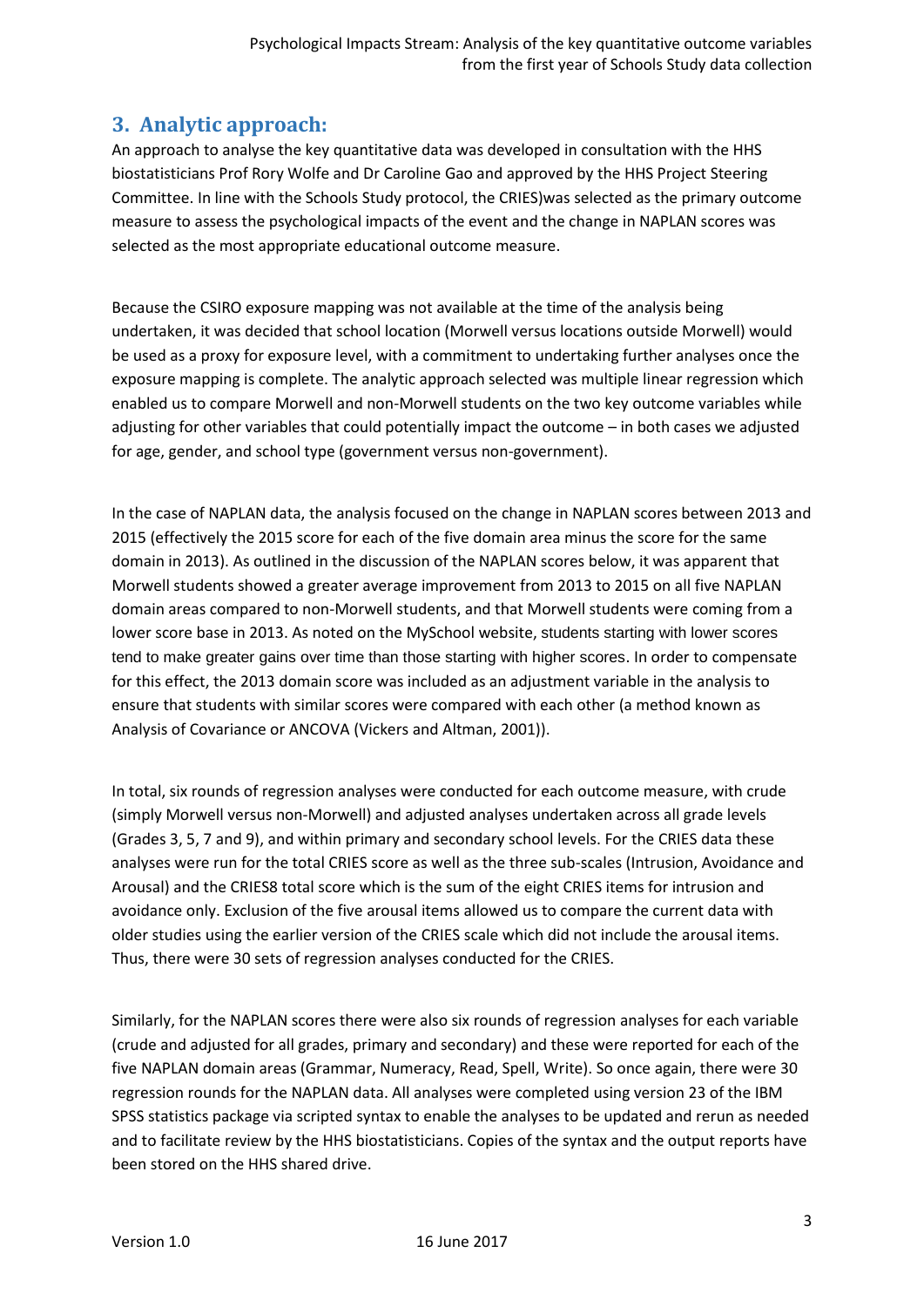# **4. Dealing with missing values:**

There were few missing values in the CRIES data with 36 missing data points from the 323 participants. As a result it was agreed that missing values would be dealt with by mean substitution, whereby the mean of the remaining items was substituted for the missing items It was noted that in a couple of instances more than one item was missing from within the same CRIES sub-scale and that the remaining sub-scale items were scored higher than the scores for the other sub-scale items, so it was agreed that the missing values should be based on the mean of scores for those items in the same sub-scale rather than the mean of all items from the measure. This is known as mean substitution for subgroups and provides a more accurate estimate and preserves the variance in the data (Acock and Demo, 1994) This resulted in slightly increased sub-scale and total scores than previously reported – but we are confident that this is a more accurate approach. In terms of the NAPLAN data, some students missed the entire testing round (so had no scores for that year) or missed specific test sessions so had missing domain scores. Because of the high level at which the data was missing, it was considered to be inappropriate to try and impute a value for that missing data so instances where a student missed either the 2013 or 2015 NAPLAN round for a domain area were excluded from the analyses.

# **5. Sample details:**

As previously reported in the second HHS Recruitment Report

(http://hazelwoodhealthstudy.org.au/study-findings/study-reports/), there were 2138 eligible students in the eligible grades in the 20 participating schools. In total, 323 students participated in the student survey, representing an overall participation rate of 15.1%, with 25% of Morwell students agreeing to participate compared to 12% of non-Morwell students. The breakdown by location and grade is summarised in Table 1. These response rates are consistent with previous research on disaster and trauma in children and youth. It was more challenging to recruit older students, particularly those in Grade 9. The participation rate of parents completing the survey about their children and the family was 65.5% and the participation rate for teachers was 87.1%. Initial analyses to assess sampling bias provided in the HHS Recruitment Report found that there was no clear evidence that students from schools closest to the mine were more likely to participate.

|              | <b>8 Morwell schools</b> |                       |          | <b>12 schools outside Morwell</b> | All 20 schools |                       |
|--------------|--------------------------|-----------------------|----------|-----------------------------------|----------------|-----------------------|
| Grade        | Eligible                 | participants<br>n (%) | Eligible | participants<br>n (%)             | Eligible       | participants<br>n (%) |
| 3            | 174                      | 58 (33.3)             | 300      | 55 (18.3)                         | 474            | 113 (23.8)            |
| 5            | 162                      | 47 (29.0)             | 278      | 43 (15.1)                         | 440            | 90(20.5)              |
| 7            | 77                       | 16(20.8)              | 550      | 68 (12.4)                         | 627            | 84 (13.4)             |
| 9            | 90                       | 5(5.6)                | 507      | 31(6.1)                           | 597            | 36(6.0)               |
| <b>Total</b> | 503                      | 126 (25.0)            | 1635     | 197 (12.0)                        | 2138           | 323 (15.1)            |
| $3+5+7$      | 413                      | 121 (29.3)            | 1128     | 166 (14.7)                        | 1541           | 287 (18.6)            |
| $3 + 5$      | 336                      | 105(31.3)             | 578      | 98 (17.0)                         | 914            | 203 (22.2)            |

## **Table 1: Participation rates for the student survey by school location and grade**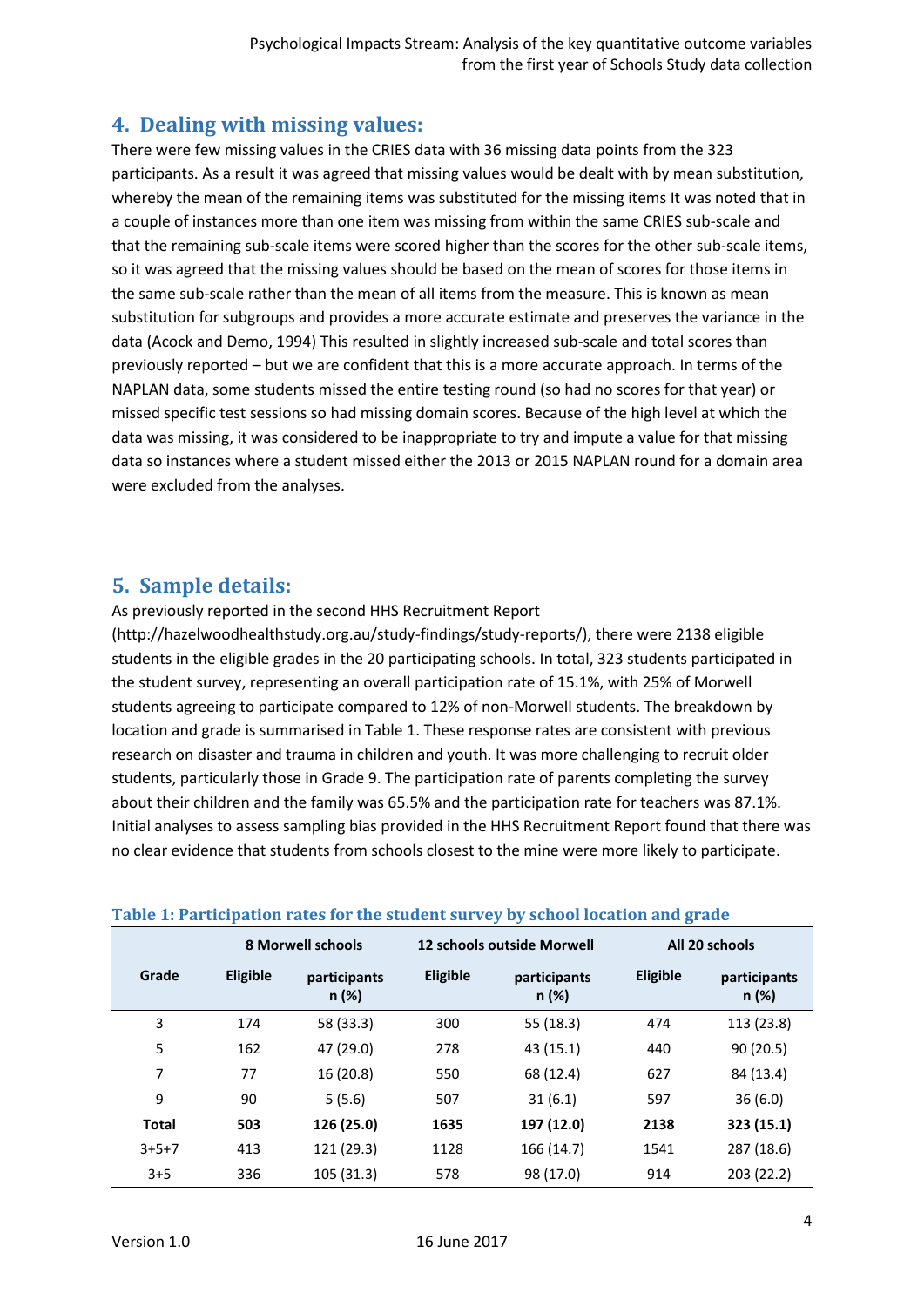There was an almost total overlap between the parental consent for students to complete the survey and for the research team to access NAPLAN results for those students. Parental consent was not given for only 7 of the 323 students who completed the survey, and a further 5 were unable to be matched to NAPLAN records. We did, however, receive parental consent for 3 students to access NAPLAN records but not conduct student surveys and consent to access NAPLAN records for a further 11 students from a school which subsequently pulled out of the survey round. As the NAPLAN analysis is largely independent of the survey rounds we thought that it was still appropriate to access the NAPLAN records for these students and maximise our sample size. This resulted in a total NAPLAN sample of 325 students.

## **6. Descriptive statistics**

Table 2 below provides the mean and standard deviation for the CRIES Total and sub-scale scores and for the CRIES8 Total score along with the range of scores for students in each grade within Morwell and non-Morwell schools.

| <b>Sample</b>        | <b>CRIES13 Total</b> | <b>Intrusion</b> | Avoidance   | <b>Arousal</b> | <b>CRIES8 Total</b> |
|----------------------|----------------------|------------------|-------------|----------------|---------------------|
|                      | Mean (SD)            | Mean (SD)        | Mean (SD)   | Mean (SD)      | Mean (SD)           |
|                      | range 0-65           | range 0-20       | range 0-20  | range 0-25     | range 0-40          |
| <b>Morwell</b>       |                      |                  |             |                |                     |
| Grade 3 (n=58)       | 27.49 (16.59)        | 8.12(5.99)       | 9.62(6.72)  | 9.75(6.84)     | 17.74 (11.02)       |
|                      | $0 - 65$             | $0 - 20$         | $0 - 20$    | $0 - 25$       | $0 - 40$            |
| Grade 5 (n=47)       | 22.11 (16.56)        | 6.33(5.94)       | 8.43(6.73)  | 7.35(7.11)     | 14.76 (11.06)       |
|                      | $0 - 59$             | $0 - 20$         | $0 - 20$    | $0 - 25$       | $0 - 36$            |
| Grade 7 (n=16)       | 10.52(9.4)           | 2.44(2.63)       | 2.81(4.31)  | 5.27(6.11)     | 5.25(5.59)          |
|                      | $0 - 27.33$          | $0 - 8$          | $0 - 15$    | $0 - 18.33$    | $0 - 15$            |
| Grade $9$ (n=5)      | 16.2 (13.95)         | 4(5.43)          | 1.8(1.64)   | 10.4(7.73)     | 5.8(6.65)           |
|                      | $0 - 35$             | $0 - 13$         | $0 - 3$     | $0 - 19$       | $0 - 16$            |
| Total $(n=126)$      | 22.88 (16.57)        | 6.57(5.89)       | 8(6.77)     | 8.31(7)        | 14.57 (11.16)       |
|                      | $0 - 65$             | $0 - 20$         | $0 - 20$    | $0 - 25$       | $0 - 40$            |
| non-Morwell          |                      |                  |             |                |                     |
| Grade 3 (n=55)       | 25.36 (15.26)        | 7.72 (5.82)      | 10.53(6.12) | 7.1(6.31)      | 18.25 (10.39)       |
|                      | $0 - 60$             | $0 - 20$         | $0 - 20$    | $0 - 25$       | $0 - 40$            |
| Grade 5 (n=43)       | 15.97 (14.14)        | 4.05(5.02)       | 5.19(5.78)  | 6.73(6.25)     | 9.24(9.81)          |
|                      | $0 - 47$             | $0 - 20$         | $0 - 20$    | $0 - 21.67$    | $0 - 38$            |
| Grade 7 (n=68)       | 10.47 (12.05)        | 2.85(4.24)       | 3.19(4.63)  | 4.43(5.46)     | 6.04(8.2)           |
|                      | $0 - 45$             | $0 - 18$         | $0 - 16$    | $0 - 20$       | $0 - 32$            |
| Grade 9 (n=31)       | 8.61(12.41)          | 2.29(4.35)       | 2.26(4.6)   | 4.06(5.11)     | 4.55(8.34)          |
|                      | $0 - 53$             | $0 - 20$         | $0 - 16$    | $0 - 17$       | $0 - 36$            |
| <b>Total (n=197)</b> | 15.59 (14.98)        | 4.4 (5.34)       | 5.56(6.23)  | 5.63 (5.94)    | 9.95 (10.66)        |
|                      | $0 - 60$             | $0 - 20$         | $0 - 20$    | $0 - 25$       | $0 - 40$            |

|  |  |  | Table 2: Average CRIES scores by location and grade |  |
|--|--|--|-----------------------------------------------------|--|

It is apparent from the above table that Morwell students scored more highly on the CRIES measures than those from schools outside Morwell and that younger students scored more highly than older students. These findings will be elaborated further in the regression analyses below.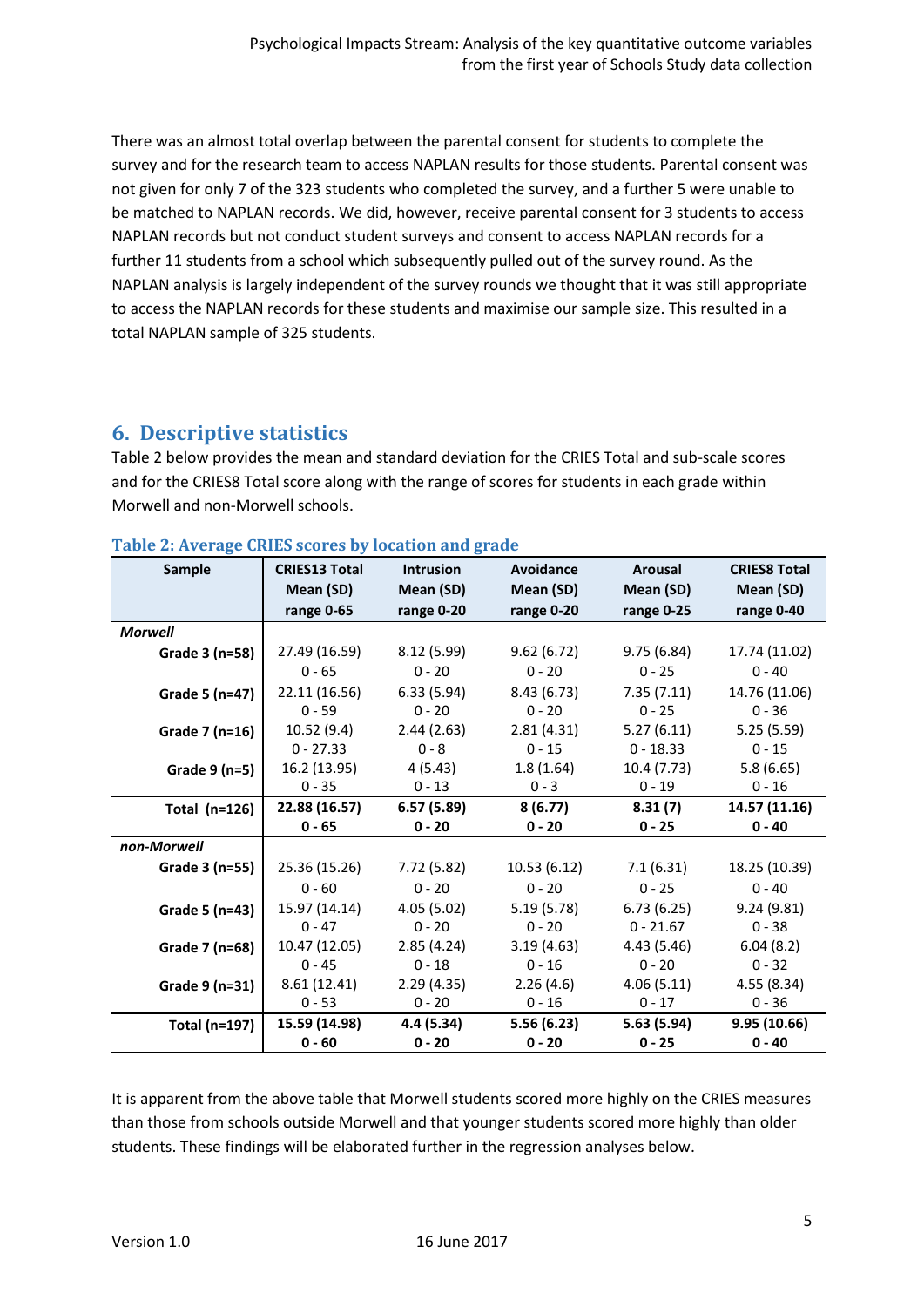Table 3 provides the mean NAPLAN domain scores for 2013 and 2015, as well as the change between the two years for Morwell and non-Morwell students. As mentioned above, Morwell students had lower average scores on all five domain areas in 2013 compared to their non-Morwell counterparts and this working up from a lower base resulted in a greater average increase from 2013 to 2015 among the Morwell students. As noted above, this effect is likely to be due to regression to the mean as well as the impact of targeted improvement programs focused on Morwell students. It is also apparent from the table below that the mean change between years was positive for all domains and for both locations – in line with the way that NAPLAN is constructed to show change across years.

|                 |                                      | <b>Morwell</b>                       |                |                                  | <b>Non-Morwell</b>               |               |
|-----------------|--------------------------------------|--------------------------------------|----------------|----------------------------------|----------------------------------|---------------|
|                 | 2013                                 | 2015                                 | Change         | 2013                             | 2015                             | Change        |
| Grammar         | 407.21<br>(130.09)<br>0 to 671       | 433.01<br>(110.82)<br>15.6 to 685.8  | 78.52 (102.51) | 489.34 (85.02)<br>259.1 to 693.3 | 514.09 (91.58)<br>264.1 to 797.7 | 45.67 (57.88) |
| <b>Numeracy</b> | 387.98 (90.7)<br>215.9 to 702.9      | 417.59 (98.28)<br>177.8 to 708.6     | 83.47 (47.72)  | 476.58 (82.52)<br>249.5 to 713.6 | 505.45 (93.12)<br>258.6 to 748.5 | 59.56 (43.21) |
| <b>Reading</b>  | 413.91<br>(101.53)<br>209.2 to 636.5 | 432.2 (106.15)<br>238.5 to 677       | 72.51 (57.45)  | 493.49 (89.29)<br>280.7 to 689.1 | 519.95 (93.56)<br>283.4 to 748.6 | 52.47 (47.54) |
| <b>Spelling</b> | 414.87<br>(109.86)<br>191.4 to 644.5 | 423.91<br>(115.52)<br>153.2 to 646.1 | 72.95 (52.63)  | 479.23 (95.49)<br>191.4 to 666.7 | 504.54 (92.47)<br>209.5 to 717.3 | 53.97 (47.02) |
| <b>Writing</b>  | 392.76 (92.86)<br>94.5 to 594.5      | 419.68 (79.22)<br>242.7 to 676       | 66.58 (64.79)  | 470.53 (73.8)<br>270.9 to 688.8  | 496.15 (78.23)<br>256.6 to 768.5 | 46.83 (56.17) |

#### **Table 3: Mean NAPLAN domain scores for 2013 and 2015 and change in scores in both locations**

# **7. Regression analyses – CRIES scores:**

The tables below summarise the analyses conducted on the CRIES measures, with crude and adjusted analyses across all grades and within Primary and Secondary school levels

|                   | <b>Morwell</b><br><b>Students</b> | <b>Non-Morwell</b><br><b>Students</b> | Crude difference between<br><b>Morwell and non-Morwell</b> |         | Adjusted difference between<br><b>Morwell and non-Morwell *</b> |         |
|-------------------|-----------------------------------|---------------------------------------|------------------------------------------------------------|---------|-----------------------------------------------------------------|---------|
|                   | Mean (SD)                         | Mean (SD)                             | <b>Mean difference</b><br>(95% CI)                         | p-value | <b>Mean difference</b><br>(95% CI)                              | p-value |
| Across all grades | 22.88 (16.57)                     | 15.59 (14.98)                         | 7.30 (3.78 to 10.82)                                       | < 0.001 | 3.56 (0.11 to 7.01)                                             | 0.043   |
| Primary           | 25.08 (16.71)                     | 21.24 (15.43)                         | 3.84 (-0.62 to 8.30)                                       | 0.091   | $4.16(-0.27 - 8.59)$                                            | 0.065   |
| Secondary         | 11.87 (10.55)                     | 9.88(12.13)                           | 2.01 (-3.69 to 7.71)                                       | 0.486   | $0.79$ (-5.53 to 7.11)                                          | 0.805   |

## **Table 4: Regression analyses on Total CRIES**

\* Adjusted for age, gender and school type (government/non-government)

Location was related with CRIES when analysed across all grades (p=0.043) with Morwell students having higher distress scores.

- Age was related with CRIES across all grades (p=<0.001) with younger students having higher distress scores.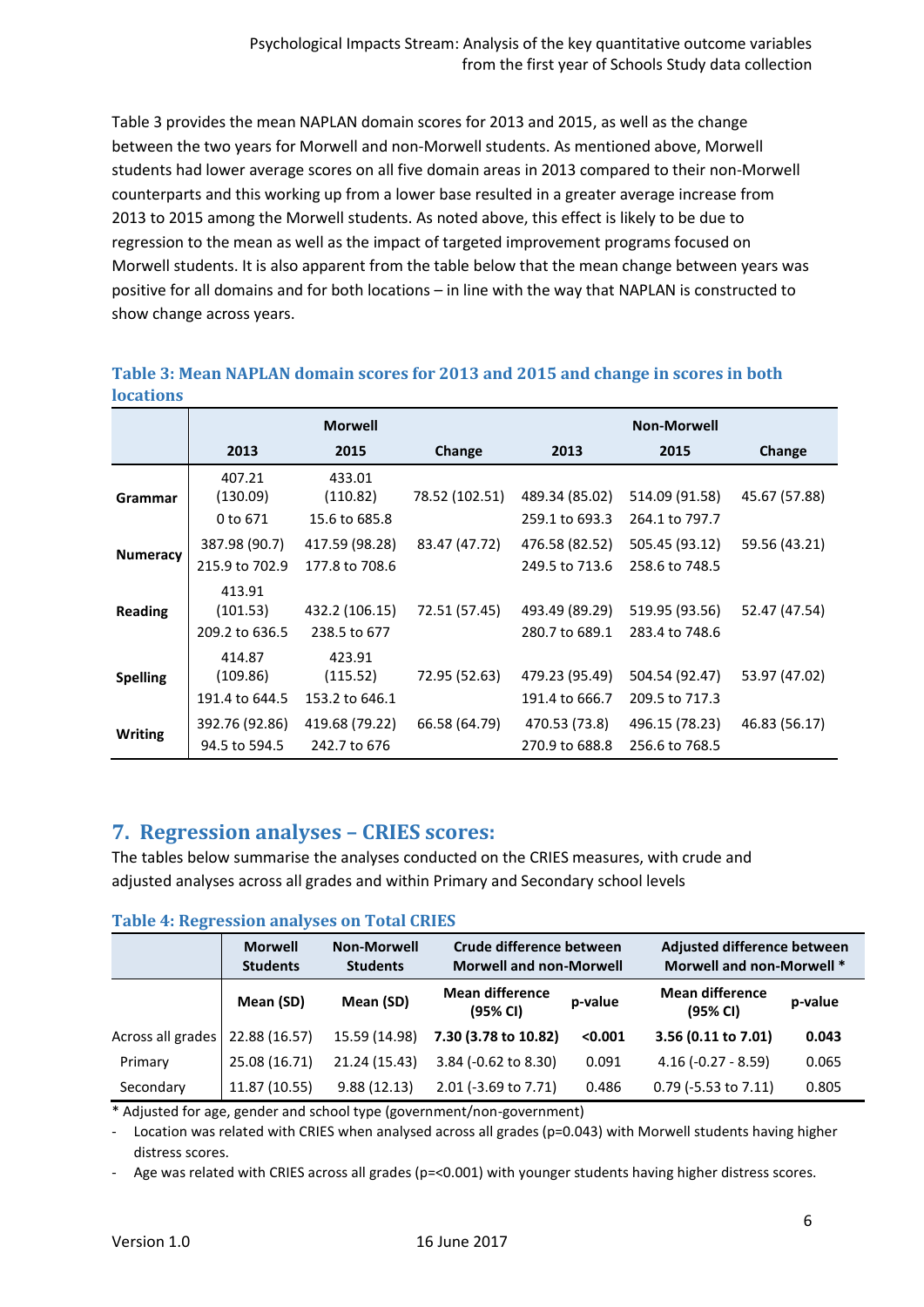|                   | <b>Morwell</b><br><b>Students</b> | <b>Non-Morwell</b><br><b>Students</b> | <b>Crude differences</b>           |         | Adjusted differences *             |         |
|-------------------|-----------------------------------|---------------------------------------|------------------------------------|---------|------------------------------------|---------|
|                   | Mean (SD)                         | Mean (SD)                             | <b>Mean difference</b><br>(95% CI) | p-value | <b>Mean difference</b><br>(95% CI) | p-value |
| Across all grades | 6.57(5.89)                        | 4.40(5.34)                            | 2.17 (0.92 to 3.43)                | 0.001   | 0.96 (-0.28 to 2.21)               | 0.129   |
| Primary           | 7.32(6.00)                        | 6.11(5.75)                            | 1.21 ( $-0.42$ to 2.84)            | 0.144   | 1.32 (-0.29 to 2.94)               | 0.108   |
| Secondary         | 2.81(3.40)                        | 2.67(4.26)                            | $0.14$ (-1.84 to 2.12)             | 0.888   | $-0.12$ ( $-2.32$ to 2.08)         | 0.913   |

### **Table 5: Regression analyses on CRIES Intrusion**

\* Adjusted for age, gender and school type (government/non-government)

- Age was related with CRIES across all grades (p=<0.001) with younger students having higher distress scores.

| Tuble of hell cooled undivided on child in ought |                                   |                                       |                                                    |         |                                    |         |  |  |
|--------------------------------------------------|-----------------------------------|---------------------------------------|----------------------------------------------------|---------|------------------------------------|---------|--|--|
|                                                  | <b>Morwell</b><br><b>Students</b> | <b>Non-Morwell</b><br><b>Students</b> | Adjusted differences *<br><b>Crude differences</b> |         |                                    |         |  |  |
|                                                  | Mean (SD)                         | Mean (SD)                             | <b>Mean difference</b><br>(95% CI)                 | p-value | <b>Mean difference</b><br>(95% CI) | p-value |  |  |
| Across all grades                                | 8.31(7.00)                        | 5.63(5.94)                            | 2.68 (1.24 to 4.12)                                | < 0.001 | 1.87 (0.38 to 3.36)                | 0.014   |  |  |
| Primary                                          | 8.67(7.03)                        | 6.94(6.25)                            | 1.73 (-0.11 to 3.58)                               | 0.066   | 1.77 (-0.10 to 3.64)               | 0.063   |  |  |
| Secondary                                        | 6.49(6.70)                        | 4.31(5.33)                            | 2.20 (-0.49 to 4.88)                               | 0.108   | 1.22 (-1.74 to 4.17)               | 0.416   |  |  |

## **Table 6: Regression analyses on CRIES Arousal**

\* Adjusted for age, gender and school type (government/non-government)

- Location was related with CRIES across all grades (0.014) with Morwell students having higher distress scores.

- Age was related with CRIES across all grades (p=0.002) with younger students having higher distress scores.

#### **Table 7: Regression analyses on CRIES Avoidance**

|                   | <b>Morwell</b><br><b>Students</b> | <b>Non-Morwell</b><br><b>Students</b> | <b>Crude differences</b>           |         | Adjusted differences *             |         |
|-------------------|-----------------------------------|---------------------------------------|------------------------------------|---------|------------------------------------|---------|
|                   | Mean (SD)                         | Mean (SD)                             | <b>Mean difference</b><br>(95% CI) | p-value | <b>Mean difference</b><br>(95% CI) | p-value |
| Across all grades | 8.00(6.77)                        | 5.56(6.23)                            | 2.45 (1.00 to 3.90)                | 0.001   | $0.73$ (-0.66 to 2.12)             | 0.302   |
| Primary           | 9.09(6.72)                        | 8.19(6.51)                            | $0.90$ (-0.94 to 2.73)             | 0.337   | 1.07 (-0.75 to 2.88)               | 0.247   |
| Secondary         | 2.57(3.83)                        | 2.89(4.61)                            | $-0.32$ ( $-2.48$ to 1.83)         | 0.766   | $-0.31$ ( $-2.70$ to<br>2.08)      | 0.800   |

\* Adjusted for age, gender and school type (government/non-government)

- Age was related with CRIES across all grades (p=<0.001) with younger students having higher distress scores.

## **Table 8: Regression analyses on Total CRIES 8 (the sum of the 8 CRIES items for intrusion and avoidance only, with the 5 arousal items excluded)**

|                   | <b>Morwell</b><br><b>Students</b> | <b>Non-Morwell</b><br><b>Students</b> | <b>Crude differences</b>           |         | <b>Adjusted differences *</b>      |         |
|-------------------|-----------------------------------|---------------------------------------|------------------------------------|---------|------------------------------------|---------|
|                   | Mean (SD)                         | Mean (SD)                             | <b>Mean difference</b><br>(95% CI) | p-value | <b>Mean difference</b><br>(95% CI) | p-value |
| Across all grades | 14.57 (11.16)                     | 9.95(10.66)                           | 4.62 (2.18 to 7.07)                | < 0.001 | 1.69 (-0.65 to 4.03)               | 0.156   |
| Primary           | 16.41 (11.09)                     | 14.30 (11.04)                         | $2.11$ (-0.96 to 5.17)             | 0.177   | 2.39 (-0.62 to 5.40)               | 0.119   |
| Secondary         | 5.38(5.69)                        | 5.56(8.23)                            | $-0.18$ ( $-3.95$ to 3.59)         | 0.923   | $-0.43$ ( $-4.61$ to 3.76)         | 0.840   |

\* Adjusted for age, gender and school type (government/non-government)

- Age was related with CRIES across all grades (p=<0.001) with younger students having higher distress scores.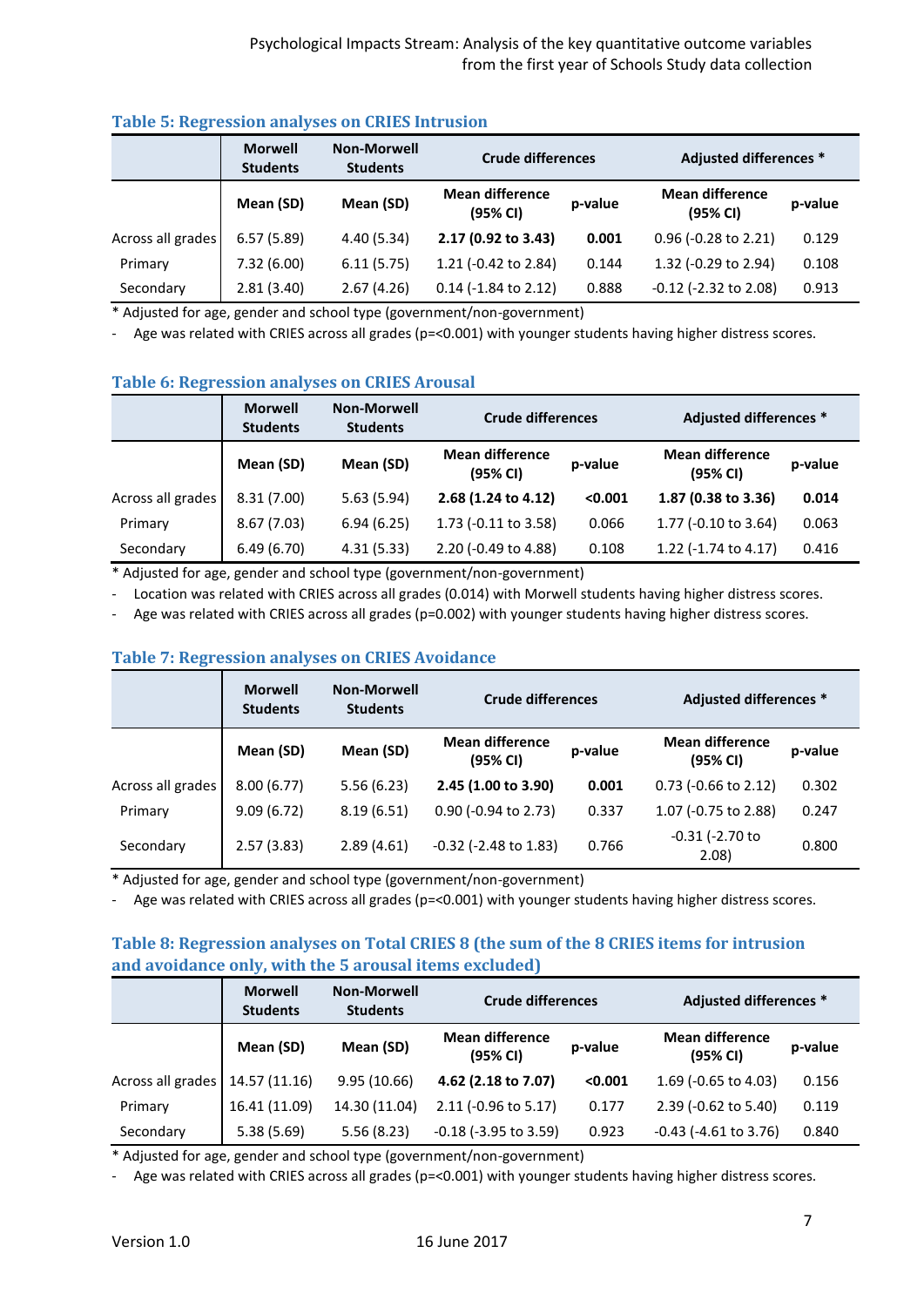#### **Summary of the above CRIES findings:**

Total CRIES was higher for the Morwell school children than their counterparts in schools elsewhere in Latrobe City when adjusted for age, gender and school type. This finding was mostly driven by results for the primary school children. Specifically, similarly to the analysis of all grades, a difference between the two locations was seen when the analysis was restricted to primary school children, whereas there was only a small difference between locations when restricted to secondary school children.

# **8. Regression analyses - Change in NAPLAN domain scores from 2013 to 2015:**

The tables below summarise the analyses conducted on the NAPLAN domain scores, with crude and adjusted analyses across all grades and within Primary and Secondary school levels.

|                   | <b>Morwell</b><br><b>Students</b>          | <b>Non-Morwell</b><br><b>Students</b> | Crude differences between<br><b>Morwell and non-Morwell</b> |         | <b>Adjusted differences</b><br>between Morwell and non-<br>Morwell * |             |
|-------------------|--------------------------------------------|---------------------------------------|-------------------------------------------------------------|---------|----------------------------------------------------------------------|-------------|
|                   | <b>Mean change</b><br>2013 to 2015<br>(SD) | Mean change<br>2013 to 2015<br>(SD)   | Difference in mean<br>change (95% CI)                       | p-value | Difference in mean<br>change (95% CI)                                | p-<br>value |
| Across all grades | 78.52 (102.51)                             | 45.67 (57.88)                         | 31.31 (9.48 to 53.14)                                       | 0.005   | $-2.43$ ( $-21.79$ to 16.93)                                         | 0.805       |
| Primary           | 103.97 (89.68)                             | 78.59 (52.87)                         | 25.40 (-8.01 to 58.82)                                      | 0.134   | 5.46 (-32.08 to 21.17)                                               | 0.684       |
| Secondary         | 3.87 (104.05)                              | 33.11 (54.92)                         | $-28.21$ ( $-61.79$ to 5.38)                                | 0.099   | $-25.60$ ( $-60.17$ to 8.96)                                         | 0.145       |

#### **Table 9: Regression analyses on Change in NAPLAN Grammar score from 2013 to 2015**

\* Adjusted for 2013 NAPLAN score, age, gender and school type (government/non-government)

School type was related with change in NAPLAN scores across all grades (p=0.001) with non-government schools having a larger increase.

|                   | <b>Morwell</b><br><b>Students</b> | <b>Non-Morwell</b><br><b>Students</b> | <b>Crude differences</b>           |         | Adjusted differences *             |             |  |
|-------------------|-----------------------------------|---------------------------------------|------------------------------------|---------|------------------------------------|-------------|--|
|                   | Mean (SD)                         | Mean (SD)                             | <b>Mean difference</b><br>(95% CI) | p-value | <b>Mean difference</b><br>(95% CI) | p-<br>value |  |
| Across all grades | 83.47 (47.72)                     | 59.56 (43.21)                         | 23.13 (9.86 to 36.40)              | 0.001   | $-3.40$ ( $-15.34$ to 8.55)        | 0.575       |  |
| Primary           | 101.17 (37.19)                    | 89.79 (37.38)                         | 11.40 (-5.06 to 27.87)             | 0.172   | 2.91 (-20.30 to 14.47)             | 0.739       |  |
| Secondary         | 37.66 (41.60)                     | 46.79 (39.10)                         | -9.46 (-30.91 to 11.99)            | 0.384   | $-8.46$ ( $-30.24$ to 13.32)       | 0.443       |  |

## **Table 10: Regression analyses on Change in NAPLAN Numeracy score from 2013 to 2015**

\* Adjusted for 2013 NAPLAN score, age, gender and school type (government/non-government)

Age was related with change in NAPLAN scores across all grades (p=0.007) with younger students having a larger increase.

Gender was related with change in NAPLAN scores across all grades ( $p=0.012$ ) with males having a larger increase.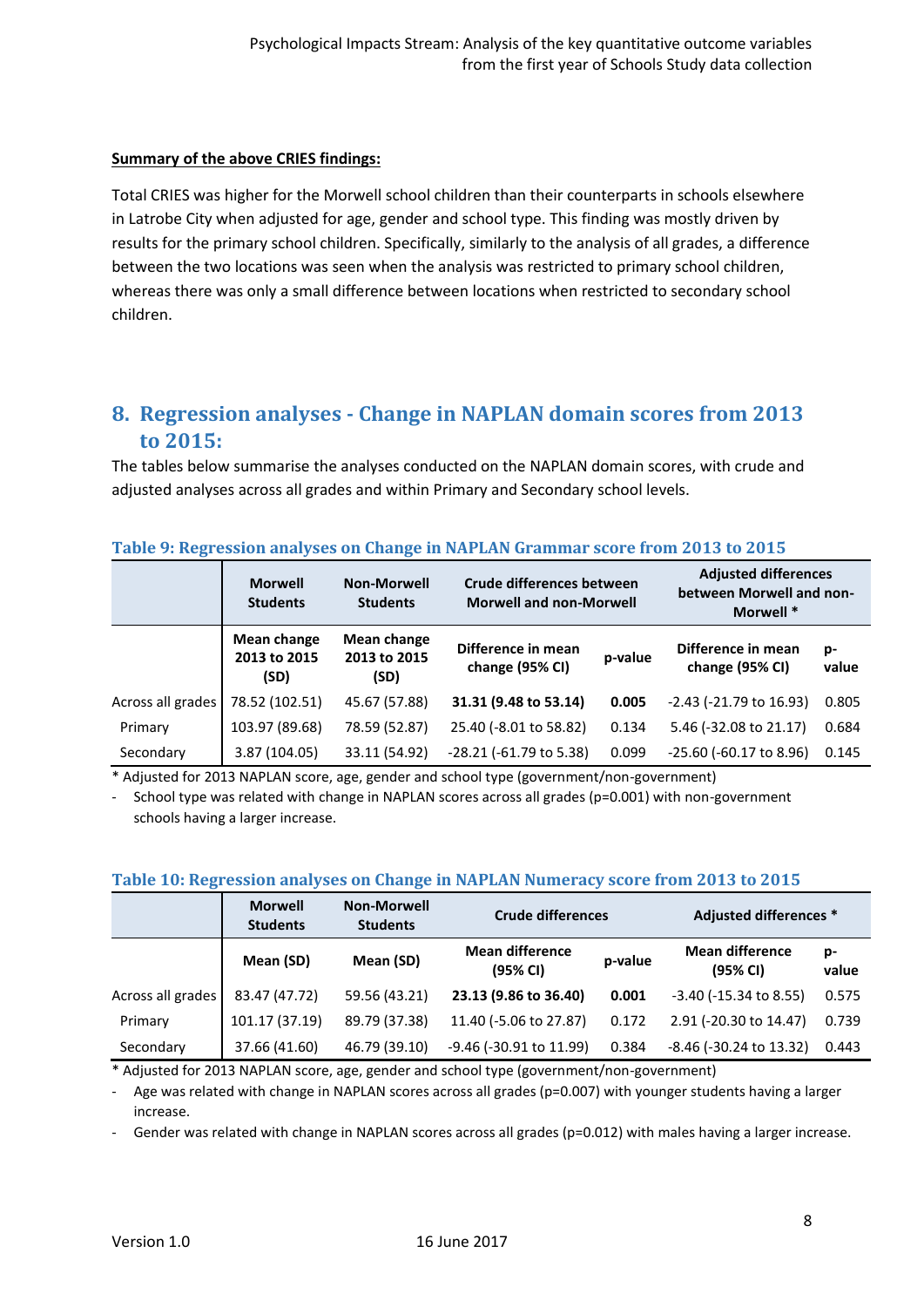|                   | <b>Morwell</b><br><b>Students</b> | <b>Non-Morwell</b><br><b>Students</b> | <b>Crude differences</b>           |         | Adjusted differences *             |             |  |
|-------------------|-----------------------------------|---------------------------------------|------------------------------------|---------|------------------------------------|-------------|--|
|                   | Mean (SD)                         | Mean (SD)                             | <b>Mean difference</b><br>(95% CI) | p-value | <b>Mean difference</b><br>(95% CI) | p-<br>value |  |
| Across all grades | 72.51 (57.45)                     | 52.47 (47.54)                         | 19.22 (4.38 to 34.07)              | 0.011   | $-2.27$ ( $-16.65$ to 12.11)       | 0.756       |  |
| Primary           | 88.36 (49.51)                     | 80.48 (57.59)                         | 7.88 (-15.66 to 31.42)             | 0.507   | 0.27 (-24.77 to 24.23)             | 0.982       |  |
| Secondary         | 27.96 (56.04)                     | 41.78 (38.33)                         | $-13.66$ ( $-35.39$ to 8.08)       | 0.216   | $-18.44$ ( $-40.02$ to 3.14)       | 0.093       |  |

#### **Table 11: Regression analyses on Change in NAPLAN Read score from 2013 to 2015**

\* Adjusted for 2013 NAPLAN score, age, gender and school type (government/non-government)

- Age was related with change in NAPLAN scores across all grades (p=0.012) with younger students having a larger increase.

#### **Table 12: Regression analyses on Change in NAPLAN Spell score from 2013 to 2015**

|                   | <b>Morwell</b><br><b>Students</b> | <b>Non-Morwell</b><br><b>Students</b> | <b>Crude differences</b>           |         | Adjusted differences *             |             |
|-------------------|-----------------------------------|---------------------------------------|------------------------------------|---------|------------------------------------|-------------|
|                   | Mean (SD)                         | Mean (SD)                             | <b>Mean difference</b><br>(95% CI) | p-value | <b>Mean difference</b><br>(95% CI) | p-<br>value |
| Across all grades | 72.95 (52.63)                     | 53.97 (47.02)                         | 18.09 (3.76 to 32.42)              | 0.014   | $-3.89$ ( $-16.16$ to 8.39)        | 0.533       |
| Primary           | 88.84 (41.94)                     | 95.29 (43.42)                         | $-6.46$ ( $-25.40$ to 12.49)       | 0.500   | -10.88 (-27.71 to 5.95)            | 0.202       |
| Secondary         | 26.33 (54.31)                     | 38.21 (38.05)                         | -11.46 (-32.93 to<br>10.01)        | 0.292   | $-12.09$ ( $-34.39$ to $10.22$ )   | 0.285       |

\* Adjusted for 2013 NAPLAN score, age, gender and school type (government/non-government)

Age was related with change in NAPLAN scores across all grades (p=0.001) with younger students having a larger increase.

## **Table 13: Regression analyses on Change in NAPLAN Write score from 2013 to 2015**

|                   | <b>Morwell</b><br><b>Students</b> | <b>Non-Morwell</b><br><b>Students</b> | <b>Crude differences</b>           |         | <b>Adjusted differences *</b>      |             |
|-------------------|-----------------------------------|---------------------------------------|------------------------------------|---------|------------------------------------|-------------|
|                   | Mean (SD)                         | Mean (SD)                             | <b>Mean difference</b><br>(95% CI) | p-value | <b>Mean difference</b><br>(95% CI) | p-<br>value |
| Across all grades | 66.58 (64.79)                     | 46.83 (56.17)                         | 18.79 (1.40 to 36.18)              | 0.034   | $-9.40$ ( $-25.35$ to 6.55)        | 0.247       |
| Primary           | 85.33 (58.73)                     | 67.17 (37.70)                         | 18.20 (-3.94 to 40.33)             | 0.106   | $-1.08$ ( $-20.12$ to 17.96)       | 0.911       |
| Secondary         | 7.66 (45.49)                      | 38.69 (60.30)                         | $-29.41$ ( $-60.98$ to 2.17)       | 0.068   | 33.71 (3.16 to 64.25)              | 0.031       |

\* Adjusted for 2013 NAPLAN score, age, gender and school type (government/non-government)

- Gender was related with change in NAPLAN scores across all grades (p=0.032) females having a larger increase.

## **9. Summary of the above NAPLAN findings:**

For the unadjusted NAPLAN results there is a large and consistent difference in the change in NAPLAN scores from 2013 to 2015, with Morwell students showing a greater increase than students from schools elsewhere in Latrobe City. This difference, however, largely disappears once the findings are adjusted for 2013 NAPLAN score, age, gender and school type. The 2013 NAPLAN scores for each domain were included in the above adjusted analyses to ensure that students with similar scores were compared with each other, compensating for the issue of regression to the mean whereby low scoring students in 2013 are more likely to improve in2015 compared to high scorers.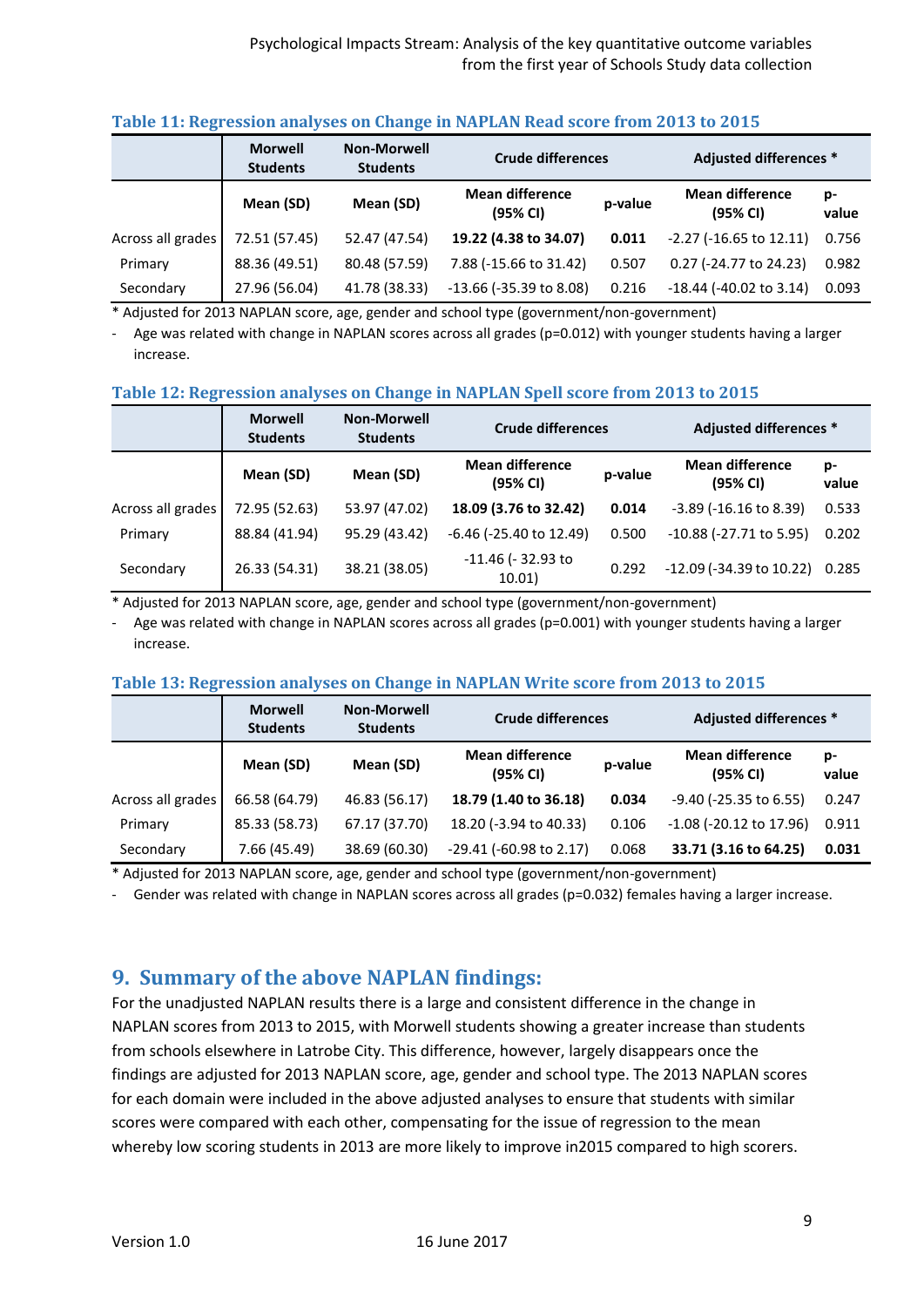From the adjusted analysis of "all grades"(i.e. including all participants), there was no evidence of an impact of location (Morwell vs non-Morwell) but there was evidence in general of an impact of age, gender and school type on NAPLAN scores across the different NAPLAN domains.

In order to ensure that the larger change between NAPLAN rounds observed in Morwell students participating in the study was typical of their full school grade cohort, we examined *My School* data across the participating schools and calculated the change in scores for each NAPLAN year across each school in the region from 2013 to 2015. For example, we compared the difference between 2013 grade 3 students' scores from a particular school to their grade 5 scores in 2015. The rationale for this analysis was that while some children come and go from the school, the bulk would remain and this would allow a comparison of NAPLAN scores for all students in the region for that year by grade over the two years spanning the mine fire event. The findings are shown in Table 14.

## **Table 14: Difference in NAPLAN domain scores for equivalent cohorts from 2013 to 2015 for Morwell and non-Morwell schools**

|                           | <b>Reading</b> | <b>Persuasive</b> | <b>Spelling</b> | <b>Grammar</b> and | <b>Numeracy</b> |
|---------------------------|----------------|-------------------|-----------------|--------------------|-----------------|
| <b>Location of school</b> |                | writing           |                 | punctuation        |                 |
| <b>Morwell</b>            | 76.83          | 81.67             | 83.83           | 73.83              | 99.67           |
| non-Morwell               | 61.80          | 53.87             | 71.47           | 52.60              | 79.27           |
| <b>Difference</b>         | 15.03          | 27.80             | 12.36           | 21.23              | 20.40           |

This descriptive analysis of the full year cohort data for these schools, taken from the *My School* website, shows the same higher increase for Morwell children relative to the non-Morwell children on all NAPLAN domains, consistent with data seen in our participants. While this provides a useful touchstone on the data, it does not equate to a real comparison between the students participating in the study and rest of their school by grade cohort. To do the latter we need access to de-identified NAPLAN data for the participating schools. We are in discussion with the Department of Education and Training regarding access to this data, including access to data for a wider geographic area which would also allow us to look at area level changes following the mine fire event.

## **10. Next steps:**

The above analyses informed the development of a 2-page summary of the key findings from year one of the Schools Study (see Appendix Y), along with qualitative analysis from the student interviews. This summary document will be used as part of recruitment for the second round of data collection and will be disseminated to parents and schools as well as the local media.

Further analysis is taking place regarding the other variables that were part of the round 1 survey and once exposure metrics are available we will be able to reanalyse the CRIES and NAPLAN data along with the other variables.